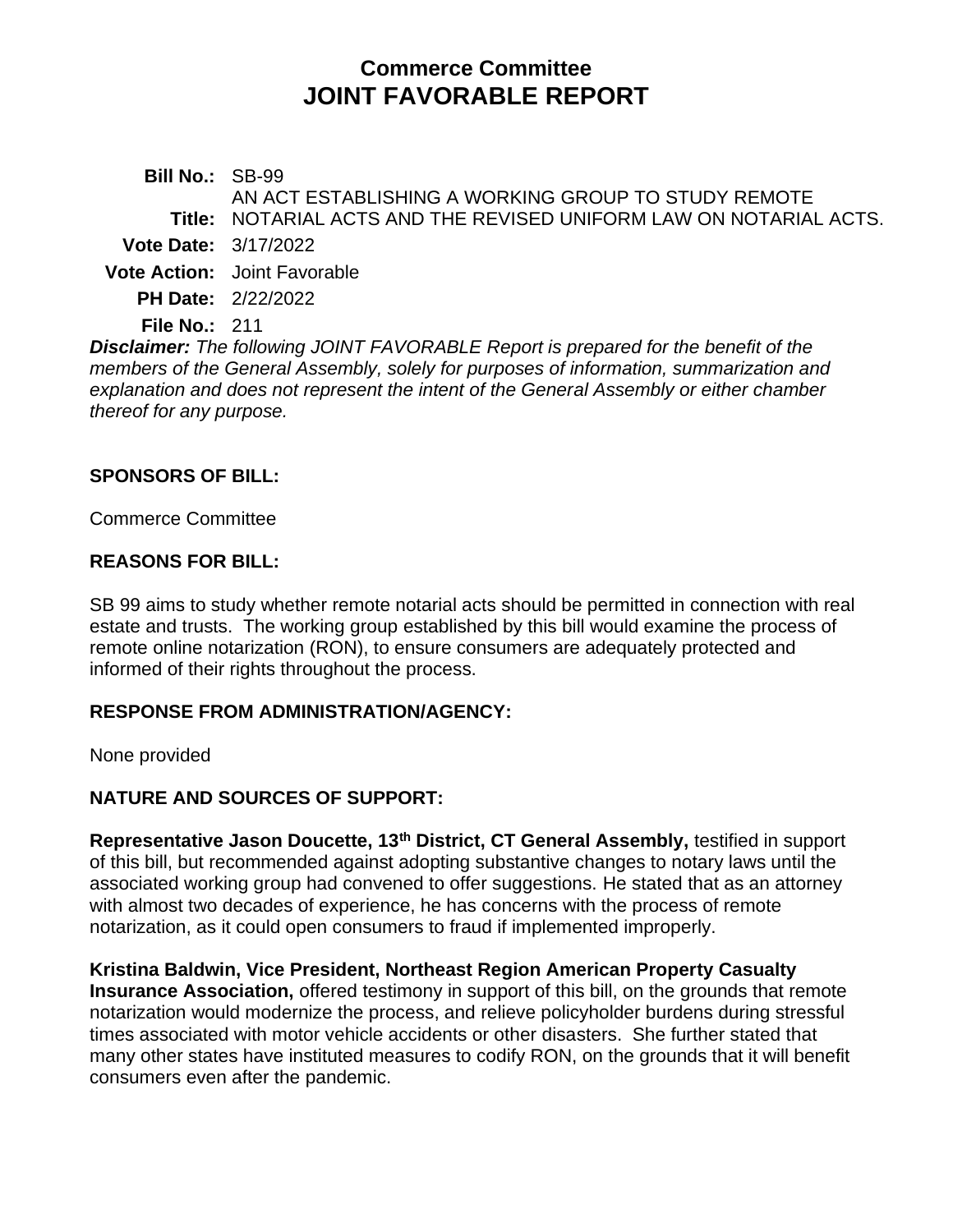#### **John Blair, Associate Counsel, Connecticut Business and Industry Association**,

testified in support of this bill, stating that such proposals have commercially benefitted the 40 states which have passed similar laws. He also testified that the remote notarization process protects the signers and notaries from COVID-19 and reduces both appointment time and travel expenses for the associated businesses.

**Anna Posniak, Legislative Committee Co-Chair, Connecticut Town Clerks Association**, offered testimony in support of this bill, stating that remote online notification is the future of signing and authenticating documents. She also stated that if the RON Working Group finds a compromise proposal, CTCA would request that such language be inserted into SB 99 as a substitute.

**Carolyn Cavolo, Chair, Connecticut Bar Association Real Property Section,** offered testimony in support of this bill, stating that the Bar Association has worked with other stakeholders on an existing working group with the same goal of codifying remote online notarization. She stated that the Bar Association's support of an eventual RON bill would hinge on several conditions, such as the notarization act being performed by a Connecticutbased licensed attorney, and that interstate recognition should not be given to RON signings performed in accordance with the laws of other jurisdictions.

**Connecticut REALTORS,** testified in support of the bill, stating that the remote notary process is more secure and reliable, and has been adopted by a wide range of states. They stated that the RON process removes unnecessary barriers to commerce, and that their organization has worked with numerous stakeholders to put together RON language that can work across industries.

**Kim Gaedeke AVP, Head Government Affairs & Community Engagement, Notarize, Inc**, offered testimony in support of the bill, with modifications due to concerns over the eventual implementation of remote notarization. She stated that RON can bring many advantages to both the consumer and the notary, but highlighted potential issues with interstate recognition of some notarizations but not others, and the fact that if attorneys are not included in the process, consumers may believe they are following the legal process, only to be blindsided later on due to lack of available information. Finally, she cautioned against intentional disadvantaging of digital services in the notary process.

**Eric George, President, Insurance Association of Connecticut**, testified in support of an amended version of this bill to include the recommendations of an ongoing working group comprised of interested stakeholders. He stated that the remote notarization is a necessary step to utilize technology in maintaining continuity of commerce. He further stated that the insurance industry is fundamental to Connecticut's economy, and that he hopes the ongoing working group will compromise to be in a position to not oppose RON implementation.

**John Lee, Regional Government Affairs Manager, Carvana**, offered testimony in support of this bill, but requested that the language be strengthened to implement remote notarization and forego the working group in the bill. He stated that remote notarization would modernize Connecticut's market and bring it into line with the rest of the country.

# **NATURE AND SOURCES OF OPPOSITION:**